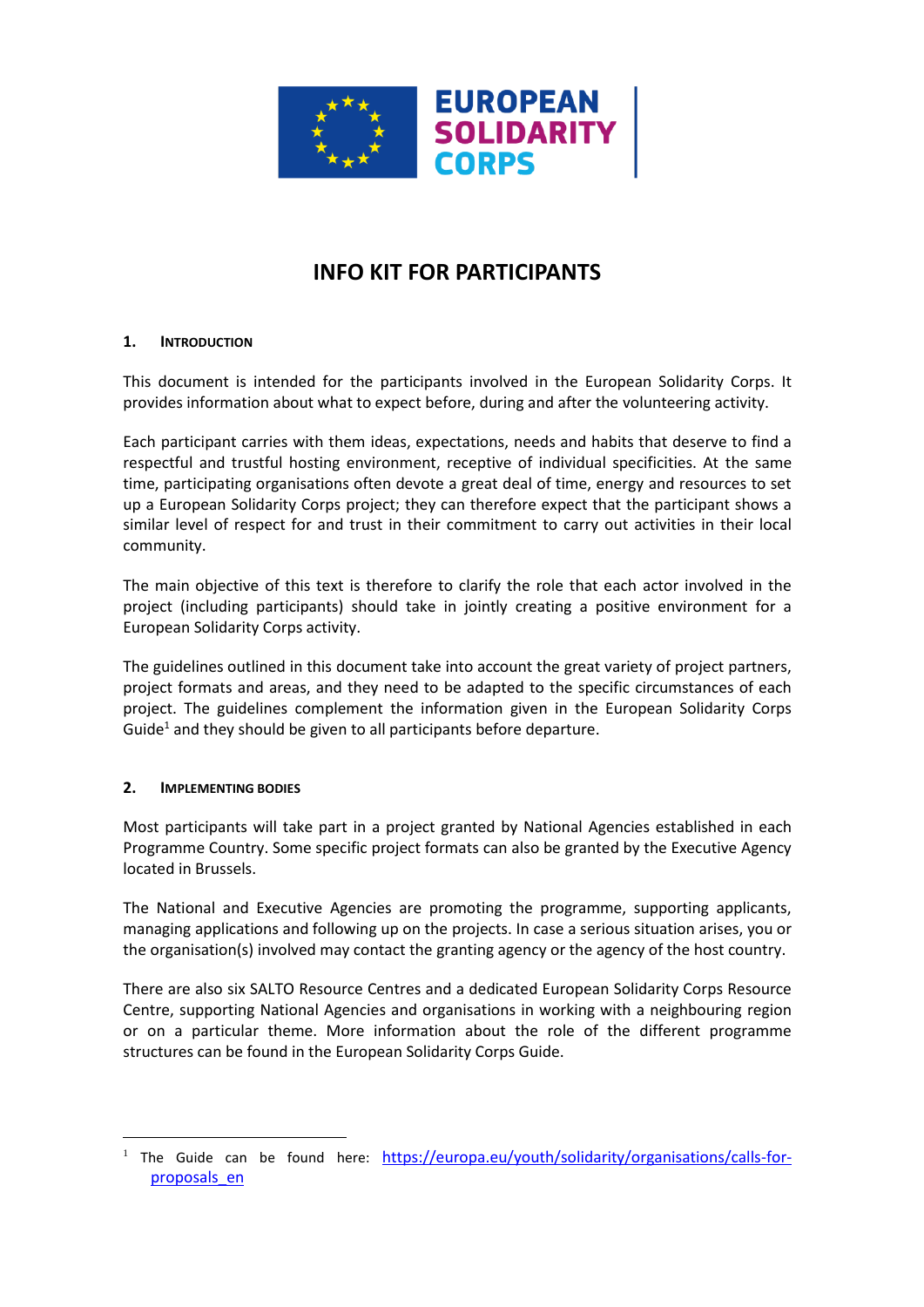

#### **3. INFORMATION AND COMMUNICATION**

The participant has to be informed about the European Solidarity Corps — its philosophy, aims, priorities and procedures — and how European Solidarity Corps activities are carried out. Prior to their departure, the participant must receive clear information about the European Solidarity Corps activity, in particular about the tasks to be performed, accommodation, training and support. If the hosting is located in a live-in community, the participant must be informed about the rules and conditions that apply in such a community and which relate to them.

Prior to their departure, the participant is responsible for informing the organisations about any circumstances that may influence their capability to carry out the tasks and provide notification about any special needs. If necessary, they should also provide accurate information about health-related issues.

The participant must inform the host and supporting organisations about the exact dates of their departure and arrival. This information should be provided well in advance before the start of the activity.

## **4. BENEFITS**

Participation in the European Solidarity Corps is free of charge for the participant. Except for a possible contribution to travel costs, the participant must not be charged, neither fully or partially, nor directly or indirectly, for taking part in a European Solidarity Corps activity. Participants can also access a range of free services such as online linguistic support and training.

At the end of the activity all participants will receive a European Solidarity Corps certificate of participation, issued through the European Solidarity Corps Portal by the organisation who provided the activity.

Every young person taking part in European Solidarity Corps activities can benefit from a process and certificate that identifies and documents their individual learning outcomes through EU level recognition tools such as Youthpass. Organisations have the obligation to provide a Youthpass certificate to each individual participant requiring it at the end of the activity. The Youthpass website [\(www.youthpass.eu\)](http://www.youthpass.eu/) includes information about the scope of the Youthpass and on how to obtain the certificate. It is important that supporting and host organisations, as well as the participant, are familiar with the information provided.

## *Volunteering activities*

The participant is entitled to free board and lodging. Their accommodation must remain available to them throughout the entire activity period, including holidays. The participating organisations must ensure that the participant lives in safe and clean accommodation and can eat sufficient and healthy food.

Participants in volunteering activities will receive a small allowance (pocket money) for their personal expenses throughout the duration of the activity, including vacations. Their accommodation and food will be provided by the host organisation.

The participant is entitled to two consecutive free days per week (unless arranged differently in mutual agreement between the participant and the organisation and explicitly stated in the participation agreement) and two days of holiday per month.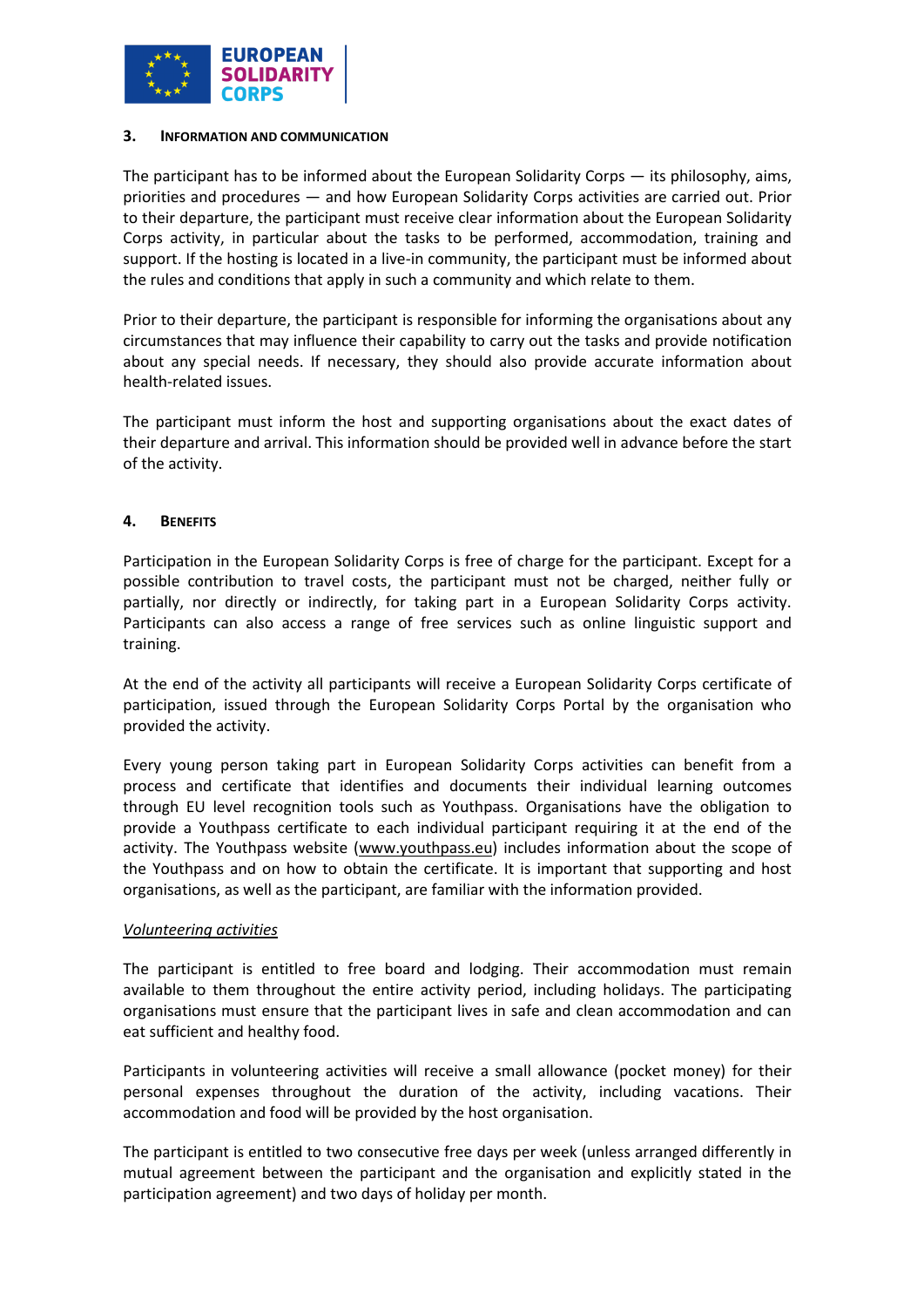Vacation periods and weekly rest days have to be agreed upon between the host organisation and the participant.

The participant can request and must receive help from the organisations in obtaining a visa, if so required by the legislation of the host country. If asked to do so in due time, the National/Executive Agency or SALTO can also issue letters supporting the participant's visa application.

The pocket money must not cover costs related to the implementation of the project (for example local transport or food).

#### *Insurance*

All participants in cross-border activities have to be covered, throughout the activity period, by the obligatory European Solidarity Corps insurance plan set up by the European Commission and operated by CIGNA. This coverage is only complementary to the mandatory coverage of the European Health Insurance Card (EHIC), which must be obtained prior to departure.

In certain cases, when national rules deprive participants from coverage under EHIC for the duration of the placement, CIGNA will provide full coverage. However, participants must provide proof that obtaining the EHIC in their case was not possible and they should contact their National Agency in order to seek tailored advice, for their specific circumstance.

The participant should read carefully the insurance-related information found on the insurer's website.

#### **5. RESPONSIBILITIES**

All parties involved should abide by the European Solidarity Corps principles and quality standards of any European Solidarity Corps activity. These principles are highlighted in the European Solidarity Corps Programme Guide.

The participant should be encouraged to take an active role in setting up their European Solidarity Corps activity together with the organisations involved.

The organisations must take care of the practical arrangements in order to support and guide the participant from the moment of their arrival in the host country.

The participant must respect the rules and the organisational structure of the host organisation. The participant must also abide by the laws in force in the host country.

The participant in volunteering activities must take good care of the accommodation that has been provided to them.

The participant must sign a volunteering agreement. More information about the content of this agreement can be found in the European Solidarity Corps Programme Guide.

The participant must keep the host organisation informed about their whereabouts during the activity period.

While abroad, the participant should give the supporting organisation regular feedback on their experience and must evaluate the overall project with the supporting organisation upon their return.

Upon their return, the participant must complete a final report.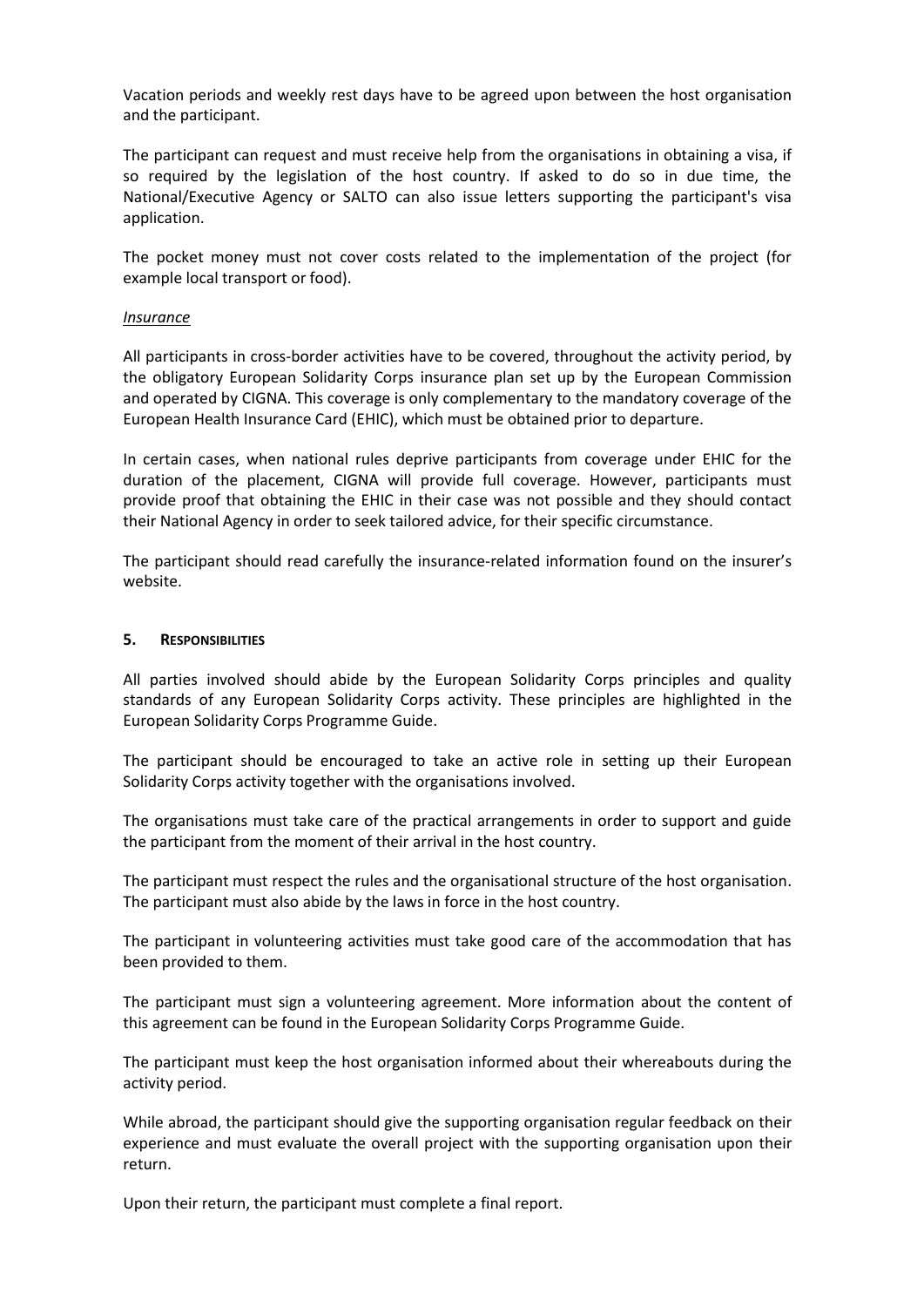

#### **6. PREPARATION AND TRAINING**

Prior to departure, the participant must receive this European Solidarity Corps Info Kit and be adequately prepared by the supporting organisation for the stay abroad, according to their needs and in line with the European Solidarity Corps Training and Evaluation Cycle guidelines and minimum quality standards.

Upon arrival in the host country, participants in projects with duration of more than two months have the right and obligation to take part in an on-arrival training session. Participants taking part in activities lasting six months or more also have the right and obligation to take part in a mid-term evaluation session.

The participant should receive appropriate task-related support and guidance to enable them to carry out the agreed tasks.

If online language courses are provided as part of the project support from the Commission, the supporting organisation must ensure a proper follow-up and support to the participant in starting the course as early as possible and completing it. The same applies when funding is provided for language learning. A number of participants will take language tests before and after the activity. The final language test should be taken just before the completion of the YouthPass, at the end of the activity. The host organisation has to oversee that the final test is taken by those participants who are given access to the testing scheme.

In addition, the participating organisations support other language training, free of charge for the participant. The training can be formal or informal, and the format, duration and frequency will depend on the needs of the participant, their project tasks and the resources available to the organisation.

For personal support, the participant should have a mentor with whom they will have regular meetings throughout the activity period. The mentor must be appointed by the host organisation, and must not be the participant's supervisor or be otherwise directly involved in the participant's daily activities.

The mentor should help integrate the participant in the organisation, the project and the local community. The mentor should help the participant with administrative issues, if necessary.

The participant must accept the role of the mentor as the person responsible for their wellbeing and must attend the regular meetings organised by the mentor.

At the end of the project, the participant should receive help from the supporting organisation in evaluating the participation in the European Solidarity Corps so as to gain the maximum benefit from their experience. If asked for, the participant should also get help in re-adjusting to life in their home country and for guidance in accessing the labour market.

After completing their activity, participants should take part in the Annual European Solidarity Corps event organised by the National Agency.